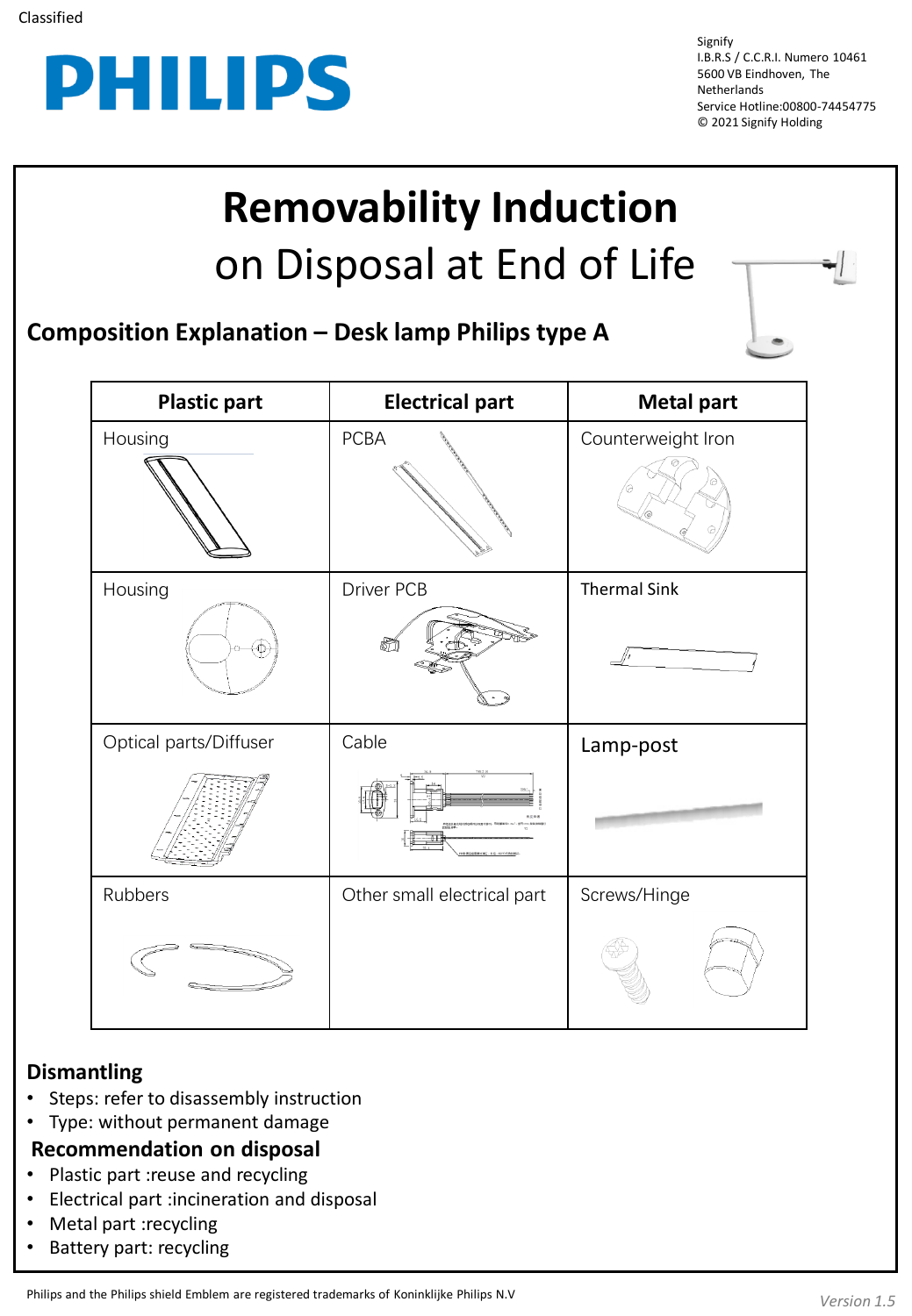

Signify I.B.R.S / C.C.R.I. Numero 10461 5600 VB Eindhoven, The Netherlands Service Hotline:00800-74454775 © 2021 Signify Holding